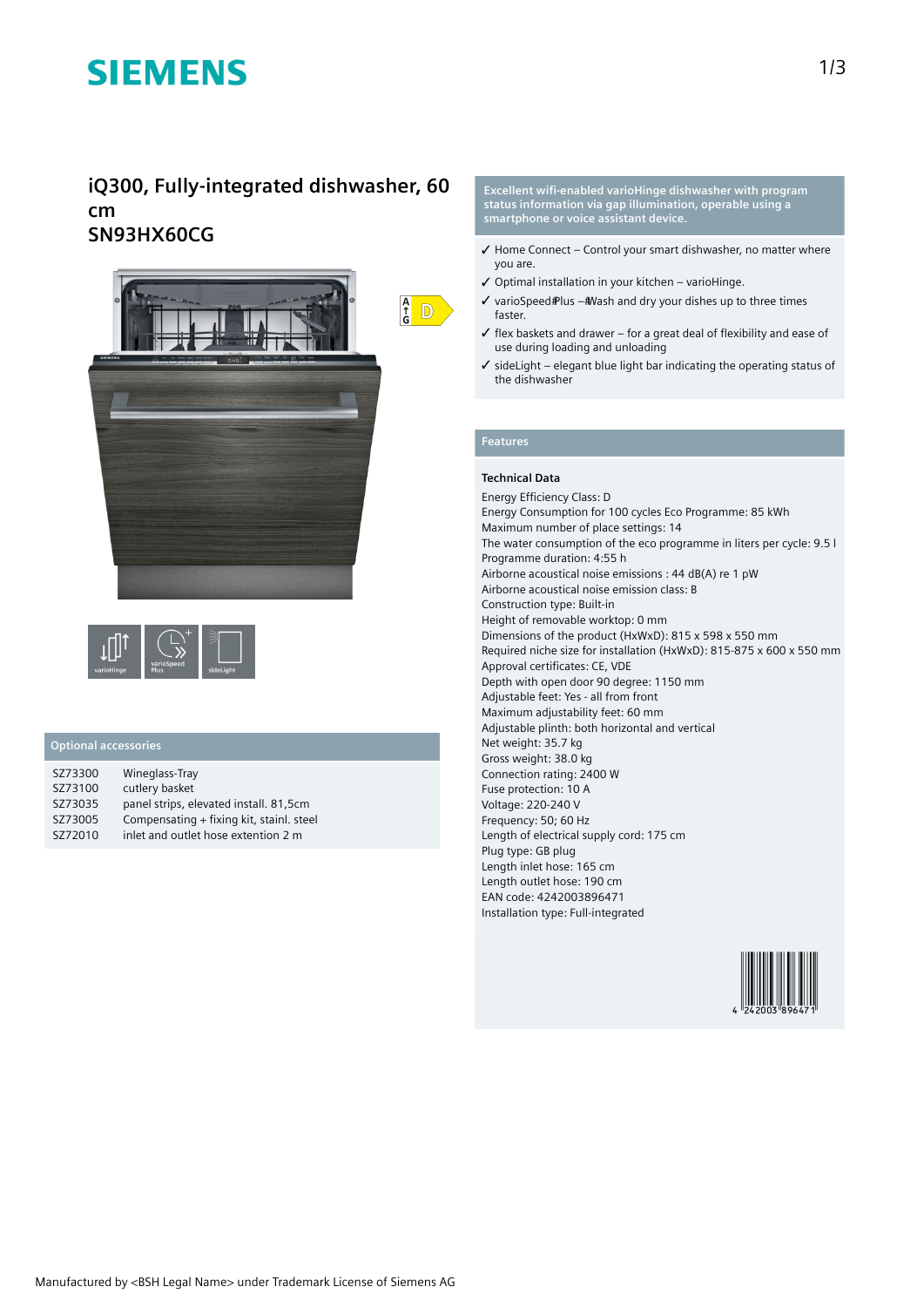# **SIEMENS**

## **iQ300, Fully-integrated dishwasher, 60 cm SN93HX60CG**

#### **Features**

#### ● varioHinge 50mm

#### **New for 2021**

#### **Performance**

- Energy Efficiency Class<sup>1</sup>: D
- Energy<sup>2</sup> / Water<sup>3</sup>:##85 kWh / 9.5 litres
- Capacity: ##4 place settings
- Programme duration⁴: 4:55 (h:min)
- Noise level:##4 dB(A) re 1 pW
- Noise Efficiency Class: ##B

#### **Programmes/functions**

- 6 programmes: Eco 50 °C, Auto 45-65 °C, Intensive 70 °C, 1 hour 65 °C, Speed 45 °C, Favourite
- Default favourite programme: Pre-Rinse
- 4 special options: Remote Start, intensiveZone, Half Load, Speed on Demand - varioSpeed Plus
- Machine care programme
- Silence on Demand (via app)

### **Flexible design elements**

- flex basket system
- varioDrawer loading of cutlery on 3rd level
- 3 stage rackMatic height-adjustable top basket
- Low friction wheels on bottom basket
- Rack Stopper to prevent derailing of bottom basket
- 2 foldable plate racks in top basket
- 4 foldable plate racks in bottom basket
- Upper rack cup shelf
- Lower rack cup shelf

#### **Innovations and technology**

- Home Connect ready
- Heat exchanger.
- dosageAssist detergent dispenser ● iQDrive motor
- 
- Automatic detergent-aware system
- Aqua and loading sensor
- Glass care protection system

### **Design features**

●

- Controls on top edge of door
- sideLight indicates cycle is running
- DoorOpen Assist for handleless kitchens
- Time delay (3, 6 or 24 hours)
- acoustic end of cycle indicator, internal remaining programme time indicator (minutes), water inlet indicator
- Childlock feature double push door open
- aquaStop®: Siemens home appliances' warranty in case of water damage – throughout the lifetime of the appliance.\*
- Self-cleaning filter system with 3 piece corrugated filter
- steam protection plate
- Stainless steel interior
- Dimensions (HxWxD): 81.5 x 59.8 x 55cm
- *\* Please find warranty terms under https://www.siemens-home.bsh-*
- *group.com/uk/customer-service/warranty/additional-warranties*
- *¹ Scale of Energy Efficiency Classes from A to G*
- *² Energy consumption in kWh per 100 cycles (in programme Eco 50 °C)*

*³ Water consumption in litres per cycle (in programme Eco 50 °C) ⁴ Duration of programme Eco 50 °C*